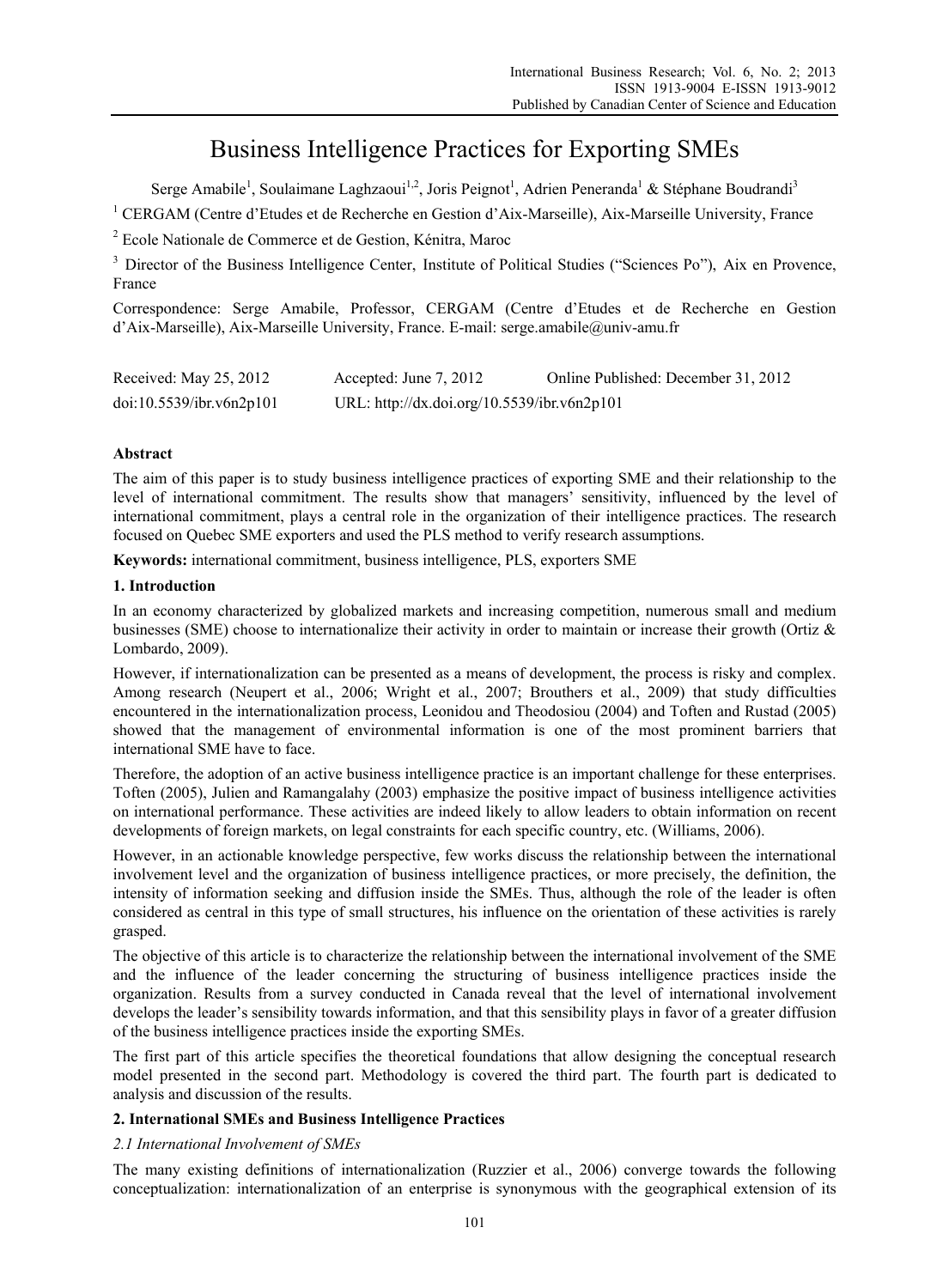economic activity beyond national borders. Internationalization can take different forms (Rasheed, 2005; Aspelund et al., 2007), such as foreign direct investment (FDI), joint-venture, import and export. Export is the way most favored by international SMEs (Wolff & Pett, 2006).

Once they enter the international market, SMEs can leverage several strategic options (Julien & Ramangalahy, 2003): product launch or renewal, strengthening of the penetration rate in the client countries, or export to new countries (Monnoyer, 1990).

The level of international involvement of SME relates to the implication of the enterprise on foreign markets. It is related to the resources controlled by the enterprise, to its strategy but also to the conditions of the environment. It can be measured by the intensity of exportation generally defined as the share of export sales in the total sales, and the level of proactivity of their development strategy. Julien et al. (1998) propose three profiles of international SMEs:

- Opportunists that don't pursue a clear strategic orientation towards their international development and leverage few resources to this effect. Their main concern is to capitalize on first business opportunities that arise (generally in the form of unsolicited orders, or other occasions ready to be exploited).

- SMEs in transition phase that take concrete steps towards international involvement: establishment of an international marketing or competitive intelligence practices, definition of strategic orientations that display the will to enter foreign markets. Significant resources are mobilized, but can, however, be proven insufficient to allow enterprises to make a home stretch to the international.

- At last, professional SMEs that pursue a clearly defined strategic orientation towards international involvement. Their leaders display explicitly their engagement to develop internationally and mobilize a significant amount of resources. As their international experience grow, these SMEs become progressively autonomous.

Whatever their strategy may be, an involvement to the international seems to call upon an original know-how, the design of new products or services (Wolff & Pett, 2006). In this perspective, businesses must continuously seek to acquire information and update their knowledge (Julien & Ramanagalahy, 2003; Leonidou &Theodosiou, 2004).

# *2.2 SMEs and the Organization of a Business Intelligence Practice*

From the seminal works of Aguilar (1967) to the most recent research (Lönnqvist & Pirttimäki, 2006; Waston et al., 2006; Sahay & Ranjan, 2008; Calof & Smith, 2010) a consensus has been established around the benefits of implementing business intelligence systems in enterprises. The performance level of these enterprises appears to be linked to the development and maintenance of business intelligence activities.

Business intelligence is a generic expression that encompasses various forms of intelligence: competitive, technology, commercial, legal, societal, *etc*. (Lesca, 2003). It concerns in particular strategic issues such as development priorities of the business or the search for new industries. It can be regarded as a dynamic process which aim is "the acquisition and use of information about events, trends, and relationships in an organization's external environment, the knowledge of which would assist management in planning the organization's future course of action." (Choo, 2001). Seen as a practice of organizational information management, business intelligence helps actors, in general, and managers, in particular, to make decisions in contexts perceived as complex (Ranjan, 2008). The project is to increase the responsiveness of firms so that they can adapt more freely to an uncertain environment (Johannesson & Palona, 2010; Johns & Van Doren, 2010).

Different business intelligence models are suggested in the literature on decision support systems. Mostly, they are based on the widely accepted "intelligence cycle" approach (Alquier & Salles, 1997; Calof & Dishman, 2008). It includes mainly the following steps: expression of needs, research and selection of information, exploitation or use of information (checking, processing, analyzing, synthesizing) and, finally, its diffusion to stakeholders in the company.

However, the previous phases do not constitute a set of mechanical and more or less automated operations (Guechtouli, 2010). They are considered as an entanglement of complex processes to be achieved in an amount of information perceived as fragmented, disparate, and even contradictory (Caron-Fasan & Lesca, 2008). Many research specifie that the development of business intelligence activities does not lead systematically to value creation (Hargadon, 2002). Lindenberg (2003) points out that, in fact, it is according to his preferences, his personal project of his own knowledge, availability, strategic directions of the company, *etc.*, that an actor searches, selects, uses and disseminates information. In this regard, the development of different stages of business intelligence seems deeply related to the sensitivity and commitment of the actors in the companies at stake (Caron-Fasan et al., 2012), including leaders (Guechtouli, 2010). Caron-Fasan and Lesca (2008) specify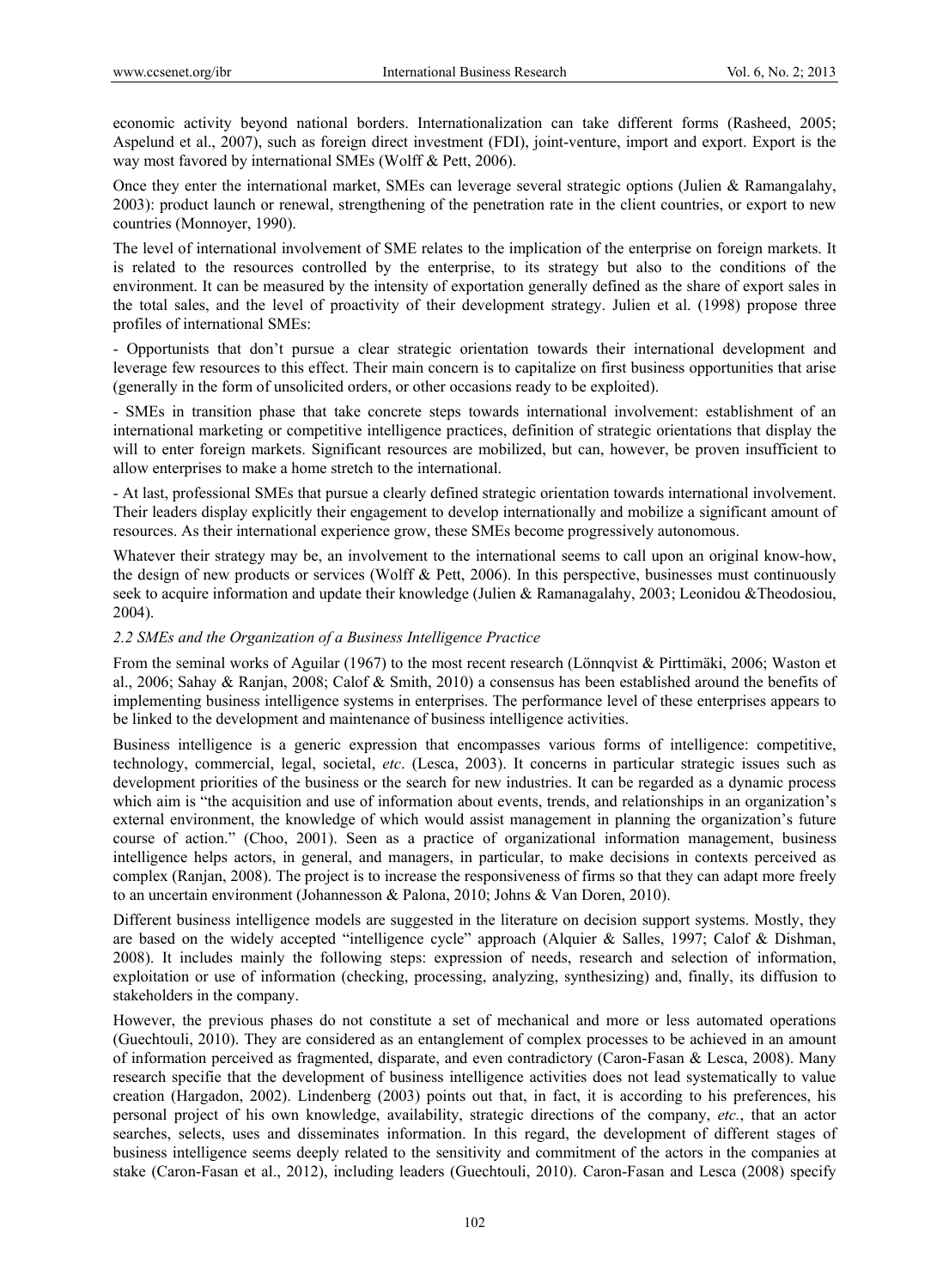that the leaders often find it difficult to get away from daily duties in order to start and participate in the business intelligence process.

The above considerations seem to be even more important when one considers the context of our research. On one hand, the management of resources (financial, but also attention and availability of the leader, etc.) seems even more problematic for SMEs than for large organizations (Barkham et al., 1998). Moreover, small structures that are on foreign markets have to allocate resources to the internationalization while continuing to support activities on domestic markets (Fillis, 2007; Grimes et al., 2007; Weerawardena & O'Cass, 2009). On the other hand, the questioning around the management of organizational information leads us to consider the grounded "character" of the selection, dissemination and use of information processes (Guechtouli, 2010). These processes seem to require an appropriate organization to be able to develop on the long term within the firm (Calof & Dishman, 2008). Given this conflicting set of constraints, it seems relevant to ask, firstly, to what extent the level of international involvement of SMEs affects the level of sensitivity to information of their leaders and, also, if this sensitivity influences positively the structuring and dissemination of business intelligence activities within these companies.

#### **3. Conceptual Model**

Regarding the activities of business intelligence, three dimensions emerge repeatedly in different studies (Wood & Robertson, 2000; McGee & Sawyerr, 2003): sources of information, the areas explored and the frequency of information research. These dimensions concern mainly the search for information. However, we stated that the different stages of development of a business intelligence activity could be summed up to that stage alone. In this perspective, the leaders' sensitivity to information and its influence on the activities of business intelligence make it possible to apprehend other factors associated with them.

Thus, in the context of this research, in order to characterize the organization of business intelligence in exporting SMEs, we selected the following dimensions: the leader's sensitivity to information, the intensity of information seeking, the number of information sources and the internal dissemination of information. Therefore, it becomes possible to verify whether leaders with some sensitivity to the information actually influence the orientation, structuration and dissemination of these practices within their company and whether this sensitivity is related to the importance of international involvement of these SMEs.

Two hypotheses are thus tested. The first hypothesis (H1) posits that there is a positive correlation between the exporting SME leader's sensitivity to information and the extent of international involvement of the company. This hypothesis is subdivided into two sub-hypotheses.

H1.1: the leader of an exporting SME is all the more sensitive to information as his enterprise is proactive towards exporting.

H1.2: the leader of an exporting SME is all the more sensitive to information as his enterprise exports a significant share of its sales.

The second hypothesis (H2) addresses the issues of organization and implementation of business intelligence practices in exporting SMEs. It is formulated as follows: the degree of formalization and structuration of business intelligence practices within a SME is positively influenced by the sensitivity of its leader to information. Three sub-hypotheses are tested.

H2.1: the exporting SME searches for more information as its leader is sensitive to information.

H2.2: the exporting SME use more sources of information as its leader is sensitive to information.

H2.3: the exporting SME diffuses more information among its members as its leader is sensitive to information.

The research model is shown in Figure 1.



Figure 1. Research model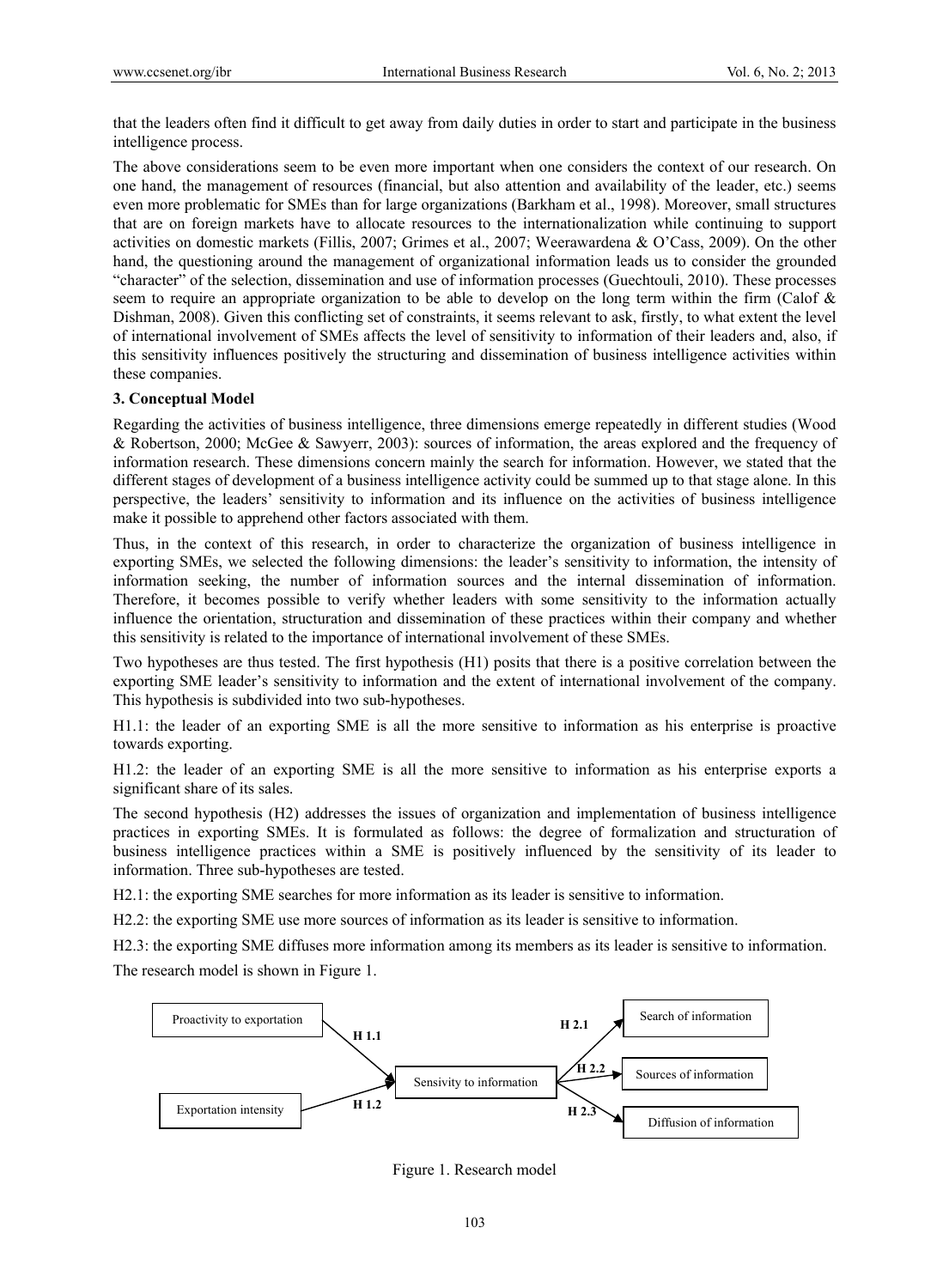# **4. Methodology**

The data used in this research come from the CEO Database (St-Pierre & Delisle, 2005). It contains information on more than 400 SMEs located in the province of Québec, Canada and exclusively from the manufacturing sector. It presents various profiles related to the companies studied. Thus, it includes exporting, subcontracting, performing, distressed, growing and declining firms. Due to the orientation of our research question, we only used data on the sub-sample of exporting SMEs. In addition, among the latter, we selected only firms with a workforce of 10 or more employees. This restriction prevents a comparison of SMEs with very small enterprises (VSEs), which may represent significantly differentiated strategic trajectories and organizational forms (Marchesnay, 2003, p. 111). Ultimately, we obtain a sample of 180 exporting manufacturing SMEs whose workforces vary between 10 to 250 employees.

In addition, information is collected from SME managers who receive, in return, a complete comparative diagnostic of their situation in terms of performance and vulnerability.

The dimensions of international involvement, considered here as explanatory variables, help to explain the impact of the level of international involvement on the sensitivity of leaders to information. There are two dimensions to measure the intensity of export and proactive export respectively. The first is measured by the export ratio (the amount of exports on the total turnover). The second is appreciated by the choice between the three profiles proposed by Julian *et al.* (1998): opportunistic, in transition, or professionals exporters.

The dimensions of business intelligence are considered here as dependent variables. We selected the following dimensions:

- The search for information, measured by its frequency.

- The internal dissemination of information, measured by its level, that is to say the number of hierarchical levels irrigated by information.

- Sources of information, measured by their number.

For the first two dimensions, three indicators characterizing the nature of information are identified: information on competitors, information about customers and, finally, information about the market. To do this, five-point ordinal scales are used to allow respondents to rate their level of research or internal dissemination of information for all three indicators. The scale ranges from low (1) to significant (5).

Thirteen information sources are retained: managers, production staff, sales staff, the Board of Directors or Advisory Committee, customers / suppliers, contractors, sub-contractors, consultants, bankers, industry associations or business community, fairs and exhibitions, newspapers (business magazines and journals) and finally universities and research centers.

Sensitivity to information acts as a mediating variable between international involvement and the other variables of business intelligence. Indeed, in our model, we postulate that the level of sensitivity to information is, upstream, influenced by the level of international involvement and, downstream, influence the organization and the structure of the other dimensions of business intelligence. The sensitivity to information variable is measured by the level of perceived importance of this information. Like the two variables information retrieval and dissemination of internal information, three indicators related to the nature of information are identified: on competitors, customers and on the market. Ordinal scales to five points are used to allow respondents to gauge the level of importance for each of the three categories of information.

To verify the research hypotheses, we use the method of structural equation and especially the PLS (Partial Least Squares method).

This method was developed to examine the causal relationships between a set of multiple independent and dependent variables. The contribution of this method is to allow the treatment of simultaneous estimates of several dependency relationships interrelated and, secondly, the incorporation of measurement error (Chin, 1998). Therefore, we can obtain more precise estimates of regression coefficients compared to traditional methods of regression. Moreover, the application of this method has many advantages over other methods of structural equations (EQS, LISREL): robustness (Chin, 1998), simplicity of its algorithm, the non- nor need a large sample size or a large number of measurement scales and distributions of residuals (Fornell & Larcker, 1981). Its application proves also relevant in the initial phase of development and testing of theories and especially in confirmatory research or hypothetico-deductive (Fornell & Bookstein, 1982).

# **5. Discussion and Results**

First, we review the general characteristics of our sample. Then, we present and discuss the results of our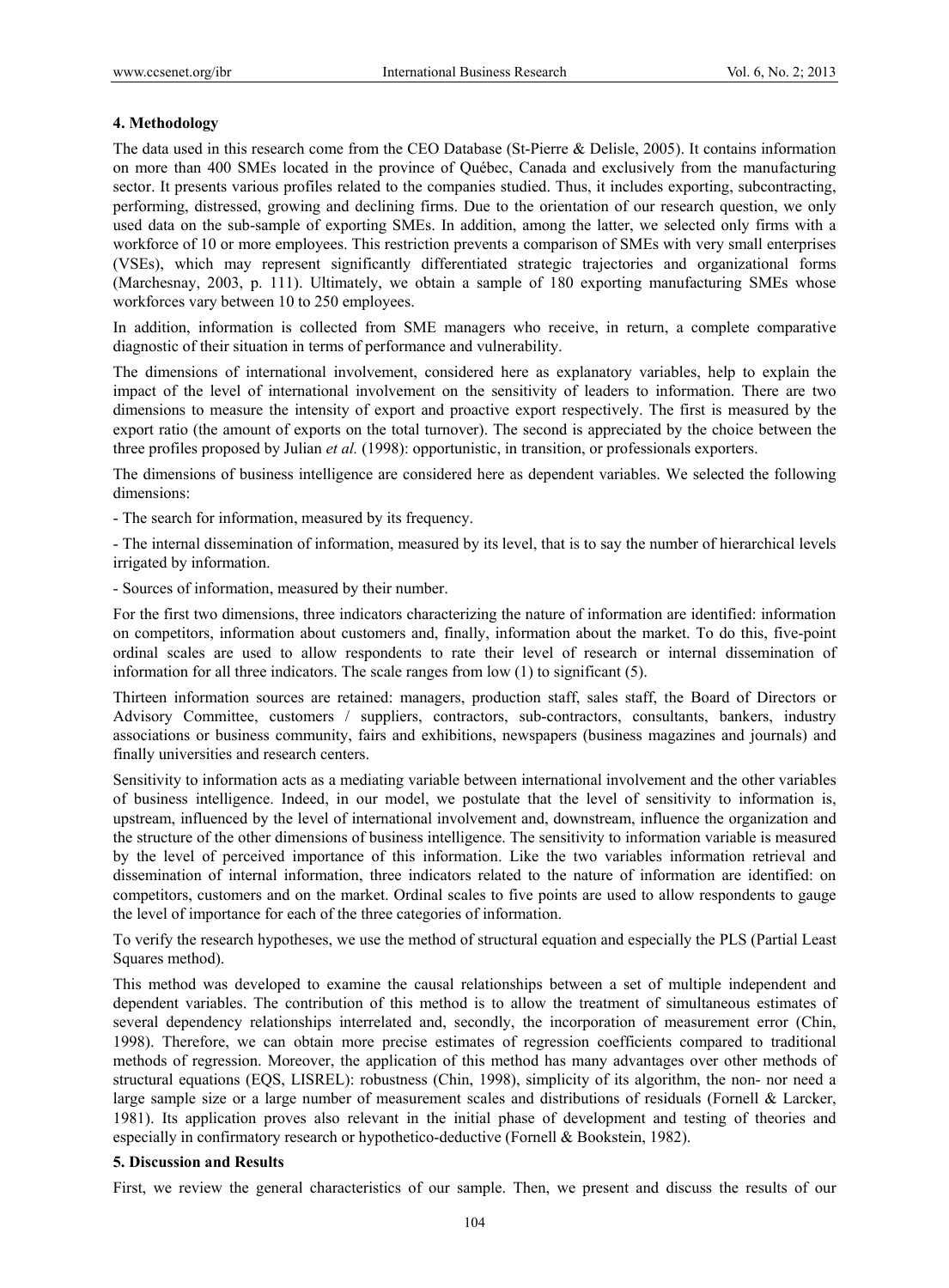confirmatory analysis.

# *5.1 Sample Characteristics*

We describe the characteristics of SMEs of our sample in terms of international involvement and business intelligence practices.

# 5.1.1 International Involvement

The results show that the SMEs observed export on average 30% of their turnover. About their proactivity to export, the three profiles are represented with a majority of professionals (58%). SMEs in transition and opportunists ones represent respectively 22% and 20% of all SMEs observed. Moreover, the interaction between these two indicators (intensity and proactivity) shows that for each profile which is proactive there is a trend of average export rate: 11% for opportunists, 19.5% for those in transition and 40% for professionals. This leads us to believe that the export rate may be an indicator of the proactive export profile. However, it is important to note that the export rate, alone, remains insufficient to inform us about the exact profile of the exporter as it can be an exceptional value recorded during the year study. Indeed, one can find that some exporters have a very high export rate, but still show an opportunistic attitude. Meanwhile, it is also possible to find exporters with export rates very low, but that organize their export activity on a regular basis and act like real professionals anticipating the future development of these markets. Therefore, the dimension of a proactive profile to exportation better reflect the international involvement than the only intensity one measured by the export rate especially if this measure is ad hoc.

# 5.1.2 Sensitivity to Information

The absolute level of sensitivity to information varies with the nature of the information sought. Leaders of exporting SMEs surveyed point information on the market, as being the most important (4.1) followed by information on competitors (3.5) and information on clients (3.1). These results are consistent with those found by Wood and Robertson (2000) whose study shows that information on the market are considered by exporters surveyed as the most important. Julien and Ramangalahy (2003) reached the same conclusion. They found that the information on prices, on the potential and suitability of the actual and on new products are considered among the most important for exporters interviewed.

# 5.1.3 Business Intelligence Practices

The overall level of frequency in information search is intermediate (2.5). However, information on markets seem to be the most frequently looked for (3,5), followed by information about competitors (3) and, finally, those relating to customers (2,4).

Results are similar to those found on the sensitivity of the information. Leaders of exporting SMEs surveyed are respectively more sensitive to information on the market, on competitors and finally on customers. Therefore, there seems to be a relationship between the sensitivity of leaders to information and the frequency with which they seek this information.

As for information sources, results indicate that exporting SMEs observed are using an average of seven or eight of the thirteen selected information sources.

| ---<br>.<br>.             |                   |                                                 |                                                 |                                        |      |      |        |     |              |   |      |
|---------------------------|-------------------|-------------------------------------------------|-------------------------------------------------|----------------------------------------|------|------|--------|-----|--------------|---|------|
| <b>Information source</b> | $\sim$<br>Φ<br>ōΩ | Ħ<br>5<br>Se<br>モ<br>⊁<br>Ξ<br>ದ<br>⊷<br>n<br>≏ | 5<br>s<br>₩<br>ರ<br>↩<br>è٦<br>ಕ<br>Φ<br>∞<br>∸ | s<br>$\mathbf{v}$<br>αJ<br>ಜ<br>₽<br>Ö |      | 름    | $\sim$ |     | s<br>'ਰ<br>匞 | s |      |
| Frequency $(\% )$         | 77 7              | 82,6<br>54.3                                    | 59,8                                            | 84,8                                   | 28,8 | 49.5 | 78.8   | 52. | 85,2         |   | 34.2 |

# Table 1. Use of information sources

Fairs and customers / suppliers are the main sources of information used by the respondents. They recorded respectively 85.2% and 84.8%. followed by sales staff (82.6%), banks (78.8%), newspapers (77.7%) and managers (77.2%). The least used information sources are subcontractors (28.8%), sponsors (31%) and universities and research centers (34.2%).

These results show that firms of the sample use both internal and external information sources. The last one seems to be slightly more used than the previous. Furthermore, it seems that exporting SMEs prefer personal information sources which are built around a contact (sales staff, bankers, customers / suppliers, etc.). These results corroborate findings of Katsikeas and Leonidou (1997), Chaudhrey and Crick (1998) and Hart and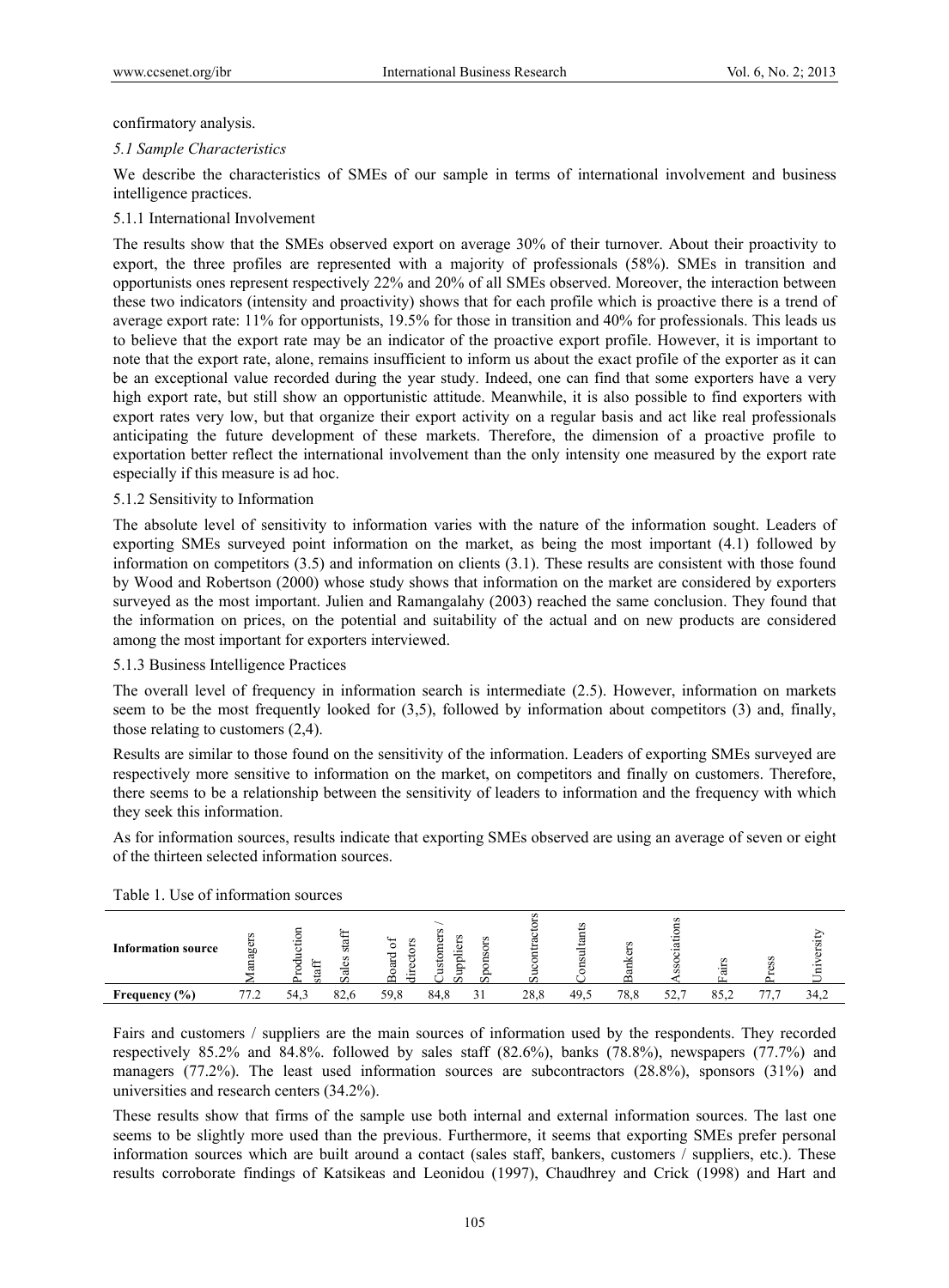# Tzokas (1999).

Regarding the level of internal dissemination of information, it is substantially higher than average: (3.3) for information on competitors, (3.5) for those on the market and on customers.

#### *5.2 Confirmatory Verification*

Two models (Figures 2 and 3) are tested to verify our research hypotheses. Each one is based on a single dimension of commitment to export. The first model aims to verify the relationship between proactivity export, sensitivity to information and the three dimensions of business intelligence.



Figure 2. Simplified research model n°1

The second model seeks to test the same relationship but with the size of the intensity of the exportation dimension.



Figure 3. Simplified research model n°2

We analyzed data in two stages. The first step aims to verify the empirical properties of the conceptual model to ensure that each dimension can be considered as a single value when testing the research model (Raymond et al., 2001; Ramangalahy & Julien, 2003; Rivard et al., 2006). The second step seeks to test the relationship between the constructs of the model.

Properties to check are the internal consistency of the measures (their –one-dimension status and their reliability) and the validity (convergent and discriminant) of the constructs.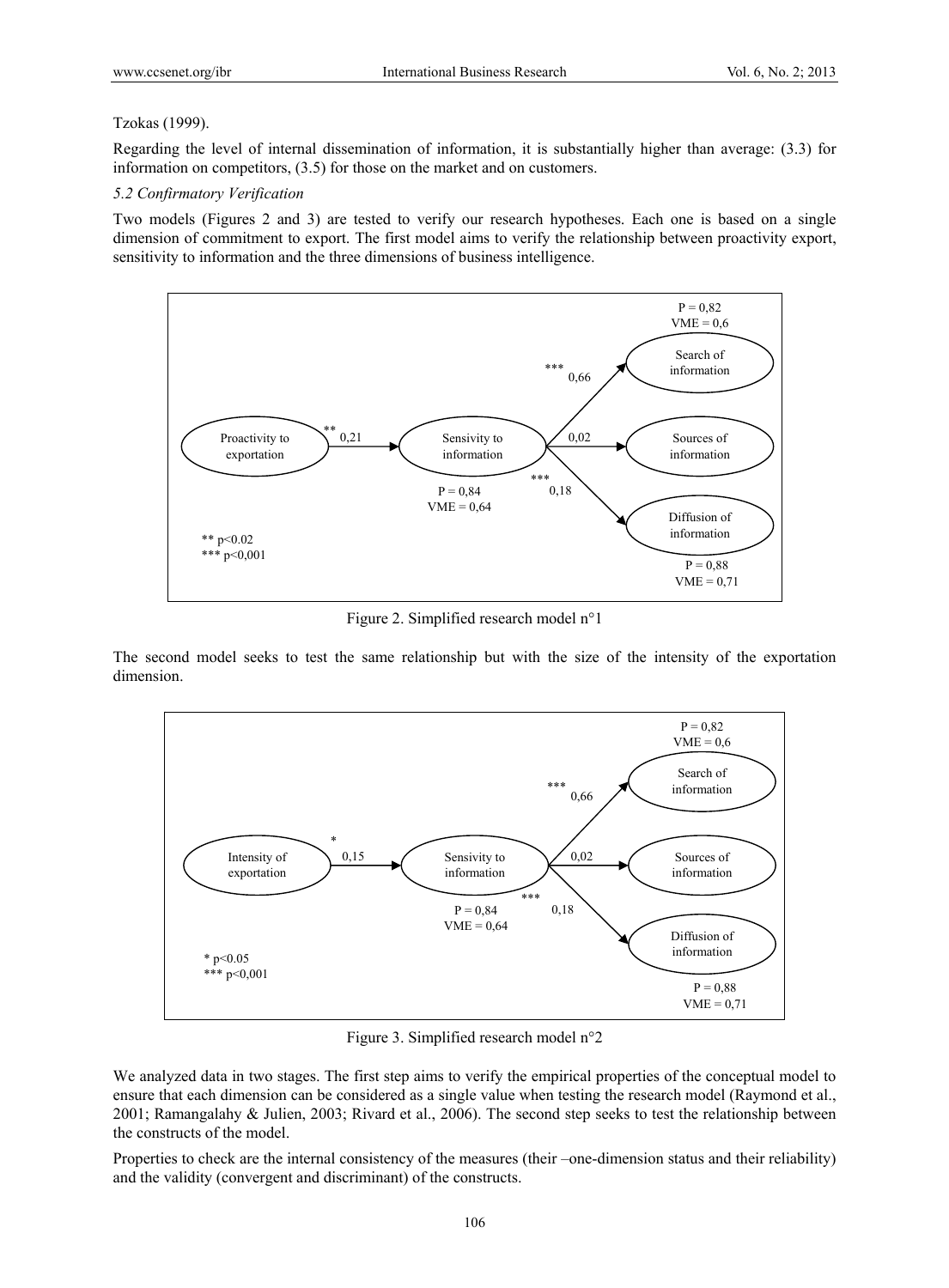The one-dimension status implies that any indicator measuring a construct must be considered as a single value. It is appreciated by the strength values of the coefficients (yi) indicators associated with the constructs (loadings). It is considered as satisfactory when the value of loading is greater than 0.5 (Rivard & Huff, 1988). This implies that the measures share sufficient variance with the construct or the latent variable they are supposed to measure.

 Reliability implies that a measuring instrument must allow different observers to make consistent measures of the same subject with the same instrument or allow an observer to establish similar measures of the same subject at different times. It is verified by considering the coefficient rho  $(\rho)$  associated with the construct. The Cronbach alpha coefficient, rho is acceptable when greater than 0.7. A rho  $(\rho)$  equal to 0.7 indicates that the construct variance explains 70% of the variance of the items used to build it (Fornell & Larcker, 1981). For the calculation of the rho  $(\rho)$ , we divide the variance of the construct by the sum of the variances of the construct and errors.

 Convergent validity measures the degree to which multiple attempts to measure the same concept with different methods are consistent. It is assessed by looking at the average variance extracted (VME). Its formula is: VME = Sum of loading<sup>2</sup>/n. For an acceptable VME, its value must be greater than 0.5 (Fornell & Larcker, 1981).

 The discriminant validity of the model constructs. It shows that the constructs of the model are different from one another. In this perspective, indicators supposed to measure different phenomena should be weakly correlated with each other to allow discriminating the phenomena. To satisfy discriminant validity, the square root of VME must be greater than the correlation coefficients between the model constructs (Fornell & Larcker, 1981).

The two models (Figures 2 and 3) show the same results on empirical properties tests (loadings, the rho and VME) for the constructs: sensitivity to information, information retrieval and information dissemination. Only correlation coefficients values and square roots of VME (Table 2) change. This result is explained by the fact that we retain the same characteristics of the sample, only the international involvement dimension has changed.

|                | Proactivity | Intensity | Sensitivity | Inf. res. | Inf. diff | Inf. sourc. |
|----------------|-------------|-----------|-------------|-----------|-----------|-------------|
| Proactivity    | 1,00        | 1,00      |             |           |           |             |
| Sensitivity    | 0.21        | 0.15      | 0,8         |           |           |             |
| Inf. research  | 0.23        | 0.12      | 0.66        | 0,77      |           |             |
| Inf. diffusion | 0.11        | 0.07      | 0.18        | 0.15      | 0,84      |             |
| Inf. sources   | $-0.003$    | 0.03      | 0.02        | 0.06      | 0.11      | 1.00        |

Table 2. Square roots of the VME (diagonal) and correlation coefficients

We note that square roots values of VME corresponding to constructs are also higher than the correlation coefficients between constructs.

With the values of the loadings, the rho and VME found earlier, we can argue that both models satisfy the conditions of one-dimension status reliability and validity (convergent and discriminant) and are ready to be tested (Figures 1 and 2).

As for the relationships among constructs, it is noteworthy that in both models, values binding sensitivity to information for both constructs (research and information dissemination) are positive and significant. This allows us to validate our two research hypotheses (H 2.1) and (H 2.3): the more leaders of exporting SEMs are sensitive to information, the more they frequently seek and disseminate information within their companies. It should be noted that the path coefficient between sensitivity to information and information research is very strong compared to the one found with the dissemination of information.

The hypothesis concerning the impact of sensitivity to information on the number of information sources (H 2.2) is not verified. The path coefficient is close to zero (0.02). There are two possible explanations for this result. The first one is conceptual: the question concerning the use of information sources has been asked so that respondents indicate yes or no, using each of the thirteen types of information sources retained for three application areas: product development / markets, technological development and the field of economic and financial environment. However, the importance of information concerning customers, competitors and the market brings us closer to the first application domain rather than the second one. The mismatch between the information sought and some of the sources used to obtain this information may be the cause of this result. In this perspective, we join the main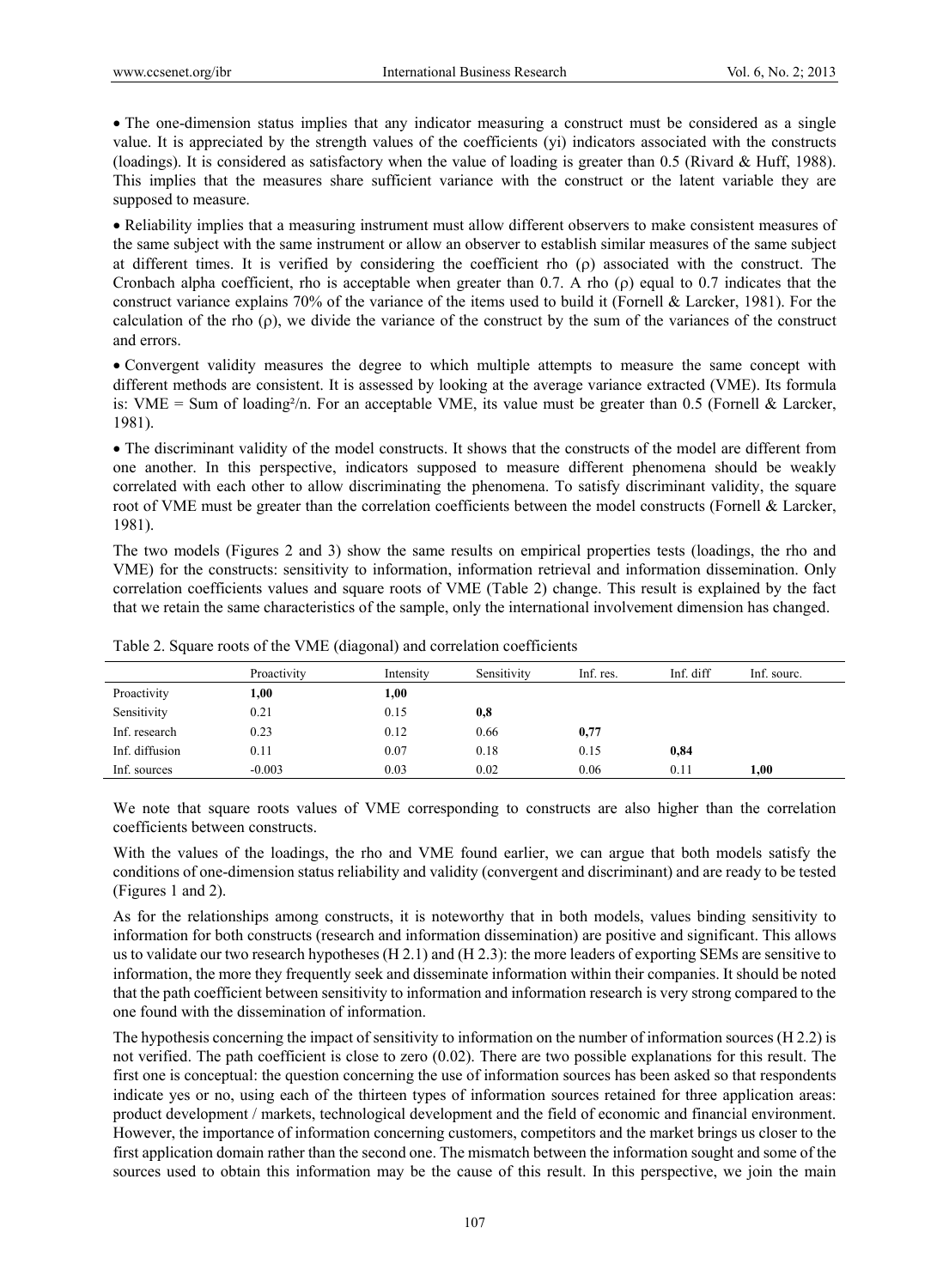developments of the theory of media richness (Daft & Lengel, 1984), in particular, those which suggest that any support must be consistent with the desired information.

The second explanation is that, information-wise as in many others, small businesses take up choices given by an economy of means (Barkhmam et al., 1998). They focus on few but carefully chosen information sources. In that way, exporting SMEs make a more important effort to gain more information from a given type of source. For instance, information is required from many clients, different bankers, or from an even more important number of suppliers but may not be collected from other people.

As regards proactivity dimension to exportation, it is positively and significantly linked to managers' information sensibility  $(p<0.02)$ . That result allows us to validate our H.1.1 working hypothesis. It shows that the more proactive the profile to exportation, the higher the level of sensibility to information. In other words, the professional type of exporting companies would give more importance to the information on clients, suppliers, or on the market than the transitional or opportunist types.

The exporting intensity variable is positively and significantly linked to sensibility to information as well  $(p<0.05)$ . That result confirms our H.1.2 hypothesis. That means that the higher the export turnover, the more important managers perceive information on clients, suppliers and on the market.

After testing our two models, we can conclude that the first model gives more interesting results regarding relationships between international commitment and managers' information sensibility.

In fact, the proactive profile to exportation seems to be a better indicator of exporting commitment than the export rate. The latter has the advantage of being a quantitative measure. However, it remains occasional and fluctuating, as shown in our descriptive results. That situation brings up the problem of transferring the export rate into a qualitative measure: Is there a difference between two exporting companies that sell 60 % and 80 % abroad and two others that sell 10 % and 30 %?

Although the proactive profile to exportation is less instructive (with only three values) than the export rate, it gives a better measure of exporting commitment and allows to better bear out our general hypothesis.

Therefore, we can infer that the two sub-hypothesis, successively relating to the impact of the proactive profile and the intensity of exportation on managers' information sensibility (H.1.1 and H.1.2) are confirmed. On that point, our results represent an extension of the current empirical knowledge on strategic foresight processes within SMEs. If it is possible that concerned managers face classical difficulties of managers to free themselves from daily and common activities of their company, our study shows that the more important international commitment, the higher information sensibility. As suggested in many studies, (Caron-Fasan & Lesca, 2008), a consequent international commitment may be taken as one of the factors that impact positively the start, or more precisely, the initialisation of business intelligence activities within SMEs.

Furthermore, two of three sub-hypothesis referring to the impact of sensibility to information of managers on business intelligence practices are confirmed (impact of sensibility to information of managers on information research and on its internal spreading). As a follow-up, these results show that managers' sensibility plays an essential role in the determination and diffusion of business intelligence process within exporting SMEs organization. They are in line with the standpoints mentioned in other researches (Kappelman et al., 2006). Using his competences, his knowledge and in particular, his sensibility to information, the manager influences widely the starting point of business intelligence activities and their spreading within the organizational structure of his company. Therefore, by knowing and taking into account that factor are to be taken as key factors to succeed international development projects. In concrete terms, that means that managers of exporting SMEs, or about to be, may be trained so that they develop their sensibility to information and strengthen their knowledge about business intelligence activities. These actions could be conducted before the internationalisation project.

# **6. Conclusion**

The question brought up in this study concerns the relationship between international commitment of the SME and the influence of its manager on the guidance of business intelligence activities of and within its organization. Our results specify the determining role of the manager. More precisely, they put into perspective the manager's influence on his activities orientation, on the definition of the scanned information sources and, on their level of internal diffusion.

Moreover, our study reveals that being on foreign markets may be taken as one of the conditioning factors to begin business intelligence activities within SMEs.

On another point, our results must be understood relatively to the limits of the research. From a theoretical point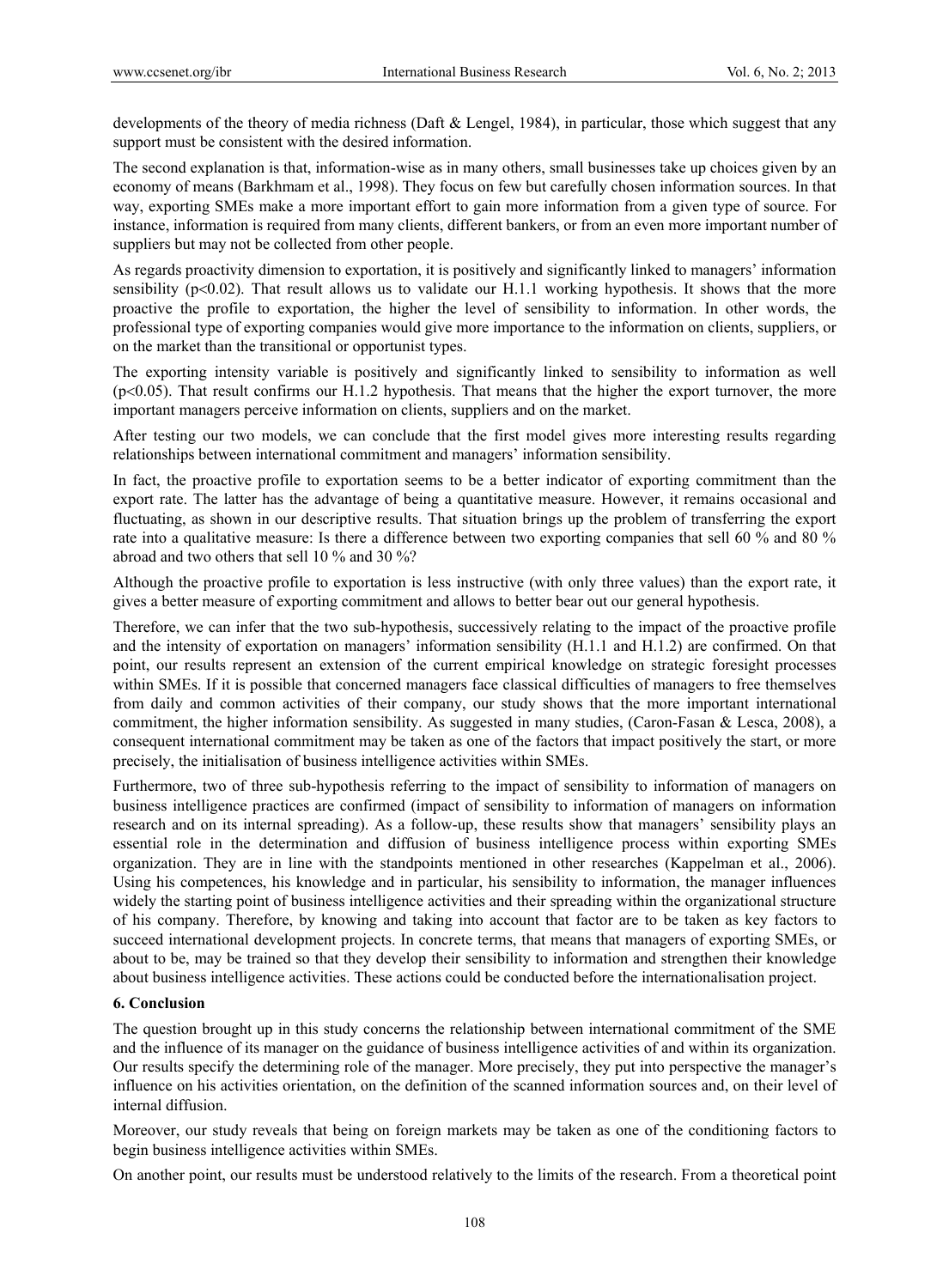of view, these limits raise a few questions, in particular about not taking into account other dimensions of international commitment: organizational structure, the number of country/market supplied overseas, the international experience, and so forth. With regard to business intelligence activities, others variables could be added: information treatment, organisational abilities (formalization of the function, centralization/decentralization of the function, technical abilities, human resources, and so on.).

With regard to the results, the limits of this study lie with the sample studied and put under question the generalisation of the these results to all the exporting SMEs. In fact, the particular context of the sample (from Quebec) makes uncertain a generalization of these results to another context (European or African, for example). For this reason, we must recall that few companies of the sample export a significative part of their turnover outside North America.

# **References**

- Agndal, H., & Chetty, S. (2007). The impact of relationships on changes in internationalisation strategies of SMEs. *European Journal of Marketing*, *41*(11-12), 1449-1474. http://dx.doi.org/10.1108/03090560710821251
- Aguilar, F. J. (1967). *Scanning business environment*. New York: Macmillan Co.
- Aspelund, A., Madsen, T. K., & Moen, O. (2007). A review of the foundation, international marketing strategies and performance of international new ventures. *European Journal of Marketing*, *41*(11-12), 1423-1448. http://dx.doi.org/10.1108/03090560710821242
- Barkham, R., Gudgin, G., Hart, M., & Hanvey, E. (1998). *The Determinants of Small Firm Growth*. J. Kingsley Publishers Ltd.
- Brouthers, L. E., Nakos, G., Hadjimarcou, J., & Brouthers, K. D. (2009). Key Factors for Successful Export Performance for Small Firms. *Journal of International Marketing*, *17*(3), 21-38. http://dx.doi.org/10.1509/jimk.17.3.21
- Calof, J., & Smith, J. (2010). The integrative domain of foresight and competitive intelligence and its impact on R&D management. *R&D Management*, *40*(1), 31-39. http://dx.doi.org/10.1111/j.1467-9310.2009.00579.x
- Caron-Fasan, M. L., & Lesca, N. (2008). Strategic Scanning Project Failure and Abandonment Factors: Lessons Learned. *European Journal of Information Systems*, *7*(4), 371-386.
- Caron-Fasan, M. L., Lesca, N., & Falcy, S. (2012). How managers interpret scanning information. *Information & Management*, *49*(2), 126-134. http://dx.doi.org/10.1016/j.im.2012.01.004
- Chaudhrey, S., & Crick, D. (1998). Export information providers: are they meeting the needs of SMEs? *Marketing Intelligence and Planning*, *16*(3), 141-149. http://dx.doi.org/10.1108/02634509810217291
- Chin, W. W. (1998). The partial least squares approach for structural equation modelling. dans George A. Marcoulides, *Modern Methods for Business Research*. Lawrence Erlbaum Associates.
- Choo, C. W. (2001). Environmental Scanning as Information Seeking and Organizational Learning. S *Information Research, 1, special issue on Environmental Scanning & Competitive Intelligence.*
- Daft, R. L., & Lengel, R. H. (1984). Information richness: a new approach to managerial behavior and organizational design. *Research in Organizational Behavior*, *6*(2), 191-233.
- Dishman, P. L., & Calof, J. L. (2008). Competitive intelligence: a multiphasic precedent to marketing strategy. *European Journal of Marketing, 42*(7/8), 766-785. http://dx.doi.org/10.1108/03090560810877141
- Fillis, I. (2007). Methodology for researching international entrepreneurship in SME, A challenge to the status quo. *Journal of Small Business and Enterprise Development*, *14*(1), 118-135. http://dx.doi.org/10.1108/14626000710727935
- Fornell, C. R., & Bookstein, F. L. (1982). Two Structural Equation Models: LISREL and PLS Applied to Consumer Exit-Voice Theory. *Journal Of Marketing Research*, *19*, 440-452. http://dx.doi.org/10.2307/3151718
- Fornell, C. R., & Larcker, D. F. (1981). Two structural equation models with unobservable variables and measurement error. *Journal of Marketing Research*, *18*, 39-50. http://dx.doi.org/10.2307/3151312
- Grimes, A., Doole, I., & Kitchen, P. J. (2007). Profiling the capabilities of SMEs to compete internationally. *Journal of Small Business and Enterprise Development*, *14*(1), 64-80. http://dx.doi.org/10.1108/14626000710727890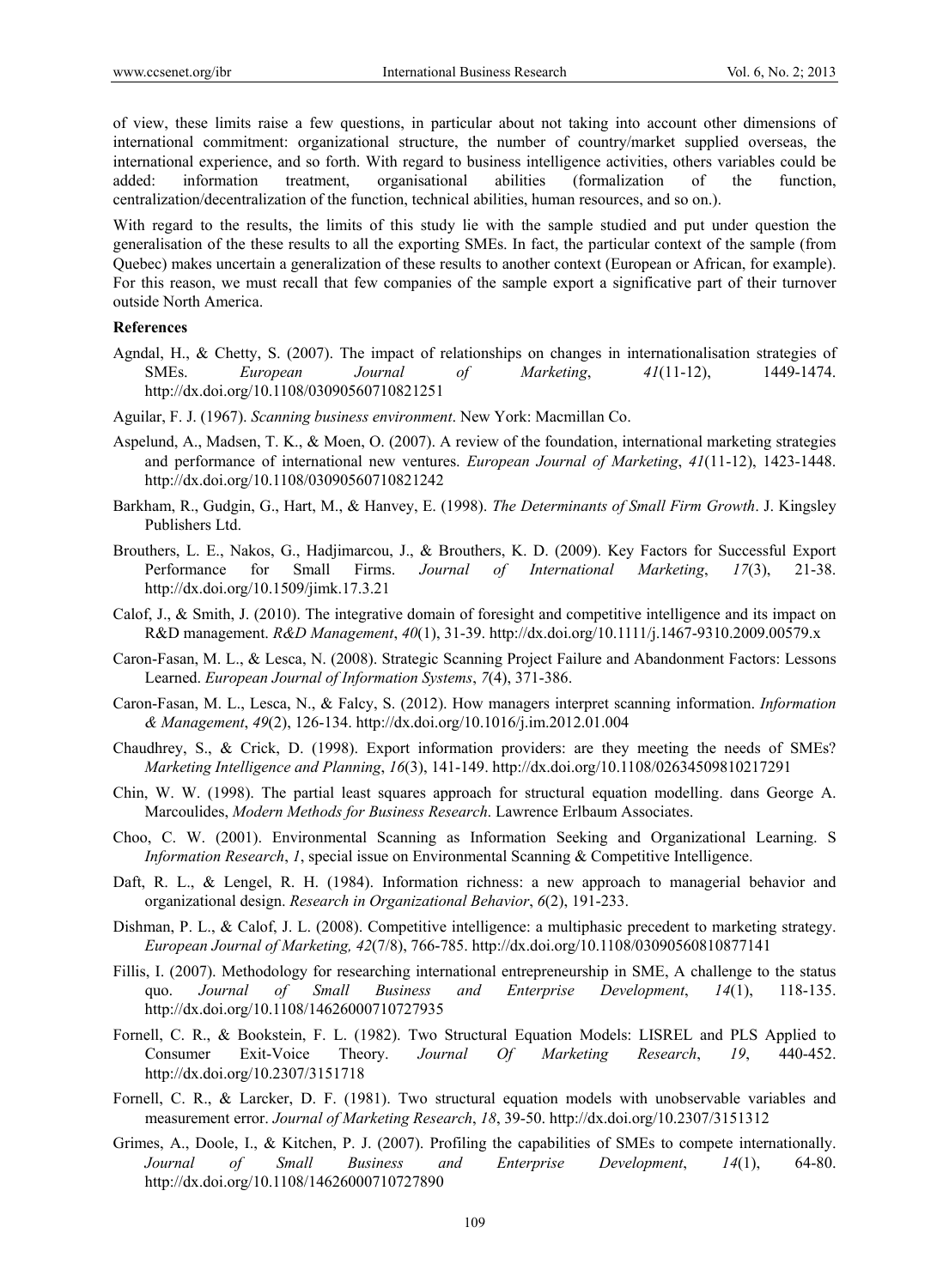- Guechtouli, M. (2010). E-HRM's Impact on an Environmental Scanning Process: How Can Technology Support the Selection of Information? *International Journal of Technology and Human Interaction, 6*(3). http://dx.doi.org/10.4018/jthi.2010070104
- Hargadon, A. (2002). Brokering Knowledge: Linking Knowledge and Innovation. *Research in Organizational Behaviour*, *24*, 41-85. http://dx.doi.org/10.1016/S0191-3085(02)24003-4
- Hart, S., & Tzokas, N. (1999). The Impact of Marketing Research Activity on SME Export Performance: Evidence from UK. *Journal of Small Business Management*, April, 63-75.
- Johannesson, J., & Palona, I. (2010). Environmental Turbulence and the Success of a Firm's Intelligence Strategy: Development of Research Instruments. *International Journal of Management*, *27*(3), 448-458.
- Johns, P., & Van Doren, D. C. (2010). Competitive intelligence in service marketing. *Marketing Intelligence & Planning*, *28*(5), 551-570. http://dx.doi.org/10.1108/02634501011066492
- Jourdan, Z., Kelly, R., & Marshall, T. E. (2008). Business Intelligence: An Analysis of the Literature. *Information Systems Management*, *25*, 121-131. http://dx.doi.org/10.1080/10580530801941512
- Julien, P. A., & Ramangalahy, C. (2003). Competitive Strategy and Performance of Exporting SMEs: An Empirical Investigation of the Impact of Their Export Information search and Competencies. *Entrepreneurship Theory and Practice*, 227-245. http://dx.doi.org/10.1111/1540-8520.t01-1-00002
- Julien, P. A., Joyal, A., Toulouse, J. M., Ramangalahy, C., & Morin, M. (1998). Information behaviour, competitiveness and performance in small export businesses. *International Geographical Union*, Residential conference, august, Sevilla (Spain).
- Kappelman, L. A., McKeeman, R., & Zhang, L. (2006). Early Warning Signs: Of IT Project Failure: The Dominant Dozen. *Information System Management*, *25*(4), 31-36. http://dx.doi.org/10.1201/1078.10580530/46352.23.4.20060901/95110.4
- Leonidou, L. C., & Katsikeas, C. S. (1997). Export information sources: the role of organizational and internationalization influences. *Journal of Strategic Marketing*, *5*, 65-87. http://dx.doi.org/10.1080/096525497346802
- Leonidou, L. C., & Theodosiou, M. (2004). The export marketing information system: an integration of the extant knowledge. *Journal of World Business*, *39*, 12-36. http://dx.doi.org/10.1016/j.jwb.2003.08.005
- Lesca, H. (2003). *Veille stratégique, la méthode L.E.SCAnning*. Management et Société.
- Lindenberg, S. (2003). The Cognitive Side of Governance In The Governance of Relations. In V. Buskens, W. Raub & C. Snijders (Eds.), *Markets and Organizations*. Special volume of Research in the Sociology of Organizations, n° 20.
- Lönnqvist, A., & Pirttimäki, V. (2006). The Measurement of Business Intelligence. *Information Systems Management*, *23*(1), 32-40. http://dx.doi.org/10.1201/1078.10580530/45769.23.1.20061201/91770.4
- Marchesnay, M. (2003). La petite entreprise : sortir de l'ignorance. *Revue Française de Gestion*, *29*(144), 107-118. http://dx.doi.org/10.3166/rfg.144.107-118
- McGee, J., & Sawyerr, O. (2003). Uncertainty and information search activities: a study of owner-managers of small high-technology manufacturing firms. *Journal of Small Business Management*, *41*(4), 385-401. http://dx.doi.org/10.1111/1540-627X.00089
- Monnoyer, M. C. (1990). L'organisation spécialisée, clé de la performance, dans PME, stratégies internationales, Léo, P.-Y, Monnoyer, M.-C et Philippe, J., Ed. Economica, Paris.
- Neupert, K. E., Baughn, C. C., & Dao, T. T. L. (2006). SME exporting challenges in transitional and developed economies. *Journal of Small Business Enterprise Development*, *13*(4), 535-545. http://dx.doi.org/10.1108/14626000610705732
- O'Cass, A., & Weerawardena, J. (2009). Examining the role of international entrepreneurship, innovation and international market performance in SME internationalization. *European Journal of Marketing*, *43*(11/12), 1325-1348. http://dx.doi.org/10.1108/03090560910989911
- Ortiz, R. F., & Lombardo, G. F. (2009). Influence of the capacities of top management on the internationalization of SMEs. *Entrepreneurship and Regional Studies*, *21*(2), 131-154. http://dx.doi.org/10.1080/08985620802176104